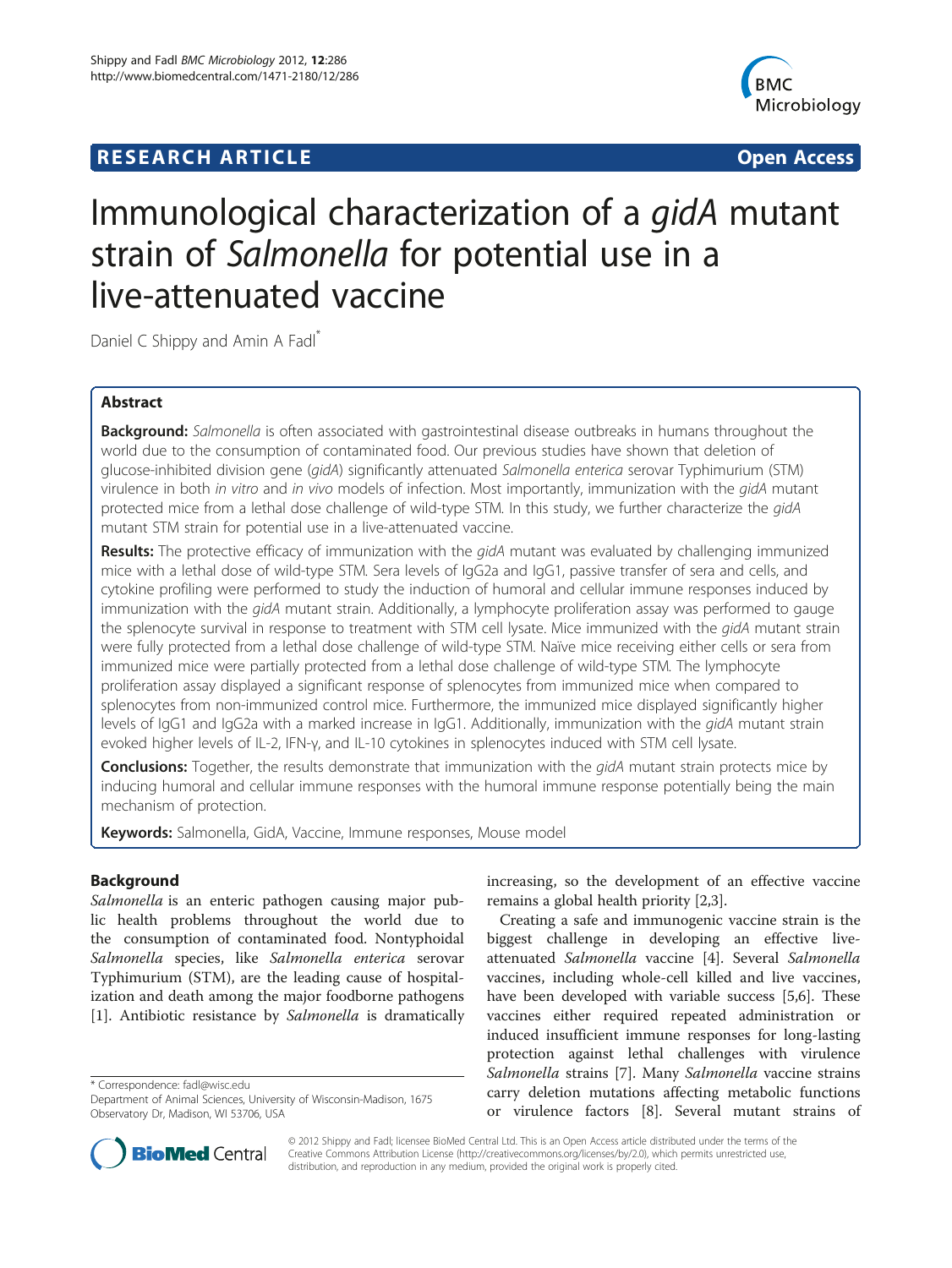Salmonella have been investigated in the pursuit to develop optimal immune responses [[9-11](#page-8-0)]. Our approach in constructing a live-attenuated Salmonella vaccine strain is to create a mutant defective in tRNA modification [\[12\]](#page-8-0). This strategy enables our vaccine strain to express multiple virulence factors at a significantly reduced level in order to obtain a safe and immunogenic vaccine candidate.

Glucose-inhibited division (GidA) protein (also known as MnmG) was first described in Escherichia coli, where deletion of gidA resulted in a filamentous morphology when grown in a rich medium supplemented with glucose [\[13\]](#page-8-0). Further studies showed GidA is a flavin dinucleotide (FAD) binding enzyme involved in the fruiting body development of Myxococcus xanthus [\[14](#page-8-0)]. Furthermore, GidA has been shown to be a tRNA modification methylase in E. coli that forms a heterodimeric complex with MnmE (also known as TrmE) to catalyze the addition of a carboxymethylaminomethyl (cmnm) group at the 5 position of the wobble uridine (U34) of tRNAs [[15-19](#page-8-0)]. Most importantly, deletion of gidA has been shown to attenuate the pathogenesis of some bacteria including Pseudomonas syringae, Aeromonas hydrophila, Streptococcus pyogenes, and Pseudomonas aeruginosa [[20-23\]](#page-8-0).

Our previous studies suggest a role for GidA in the regulation of Salmonella virulence and cell division [[12,24\]](#page-8-0). In our initial study, the  $gidA$  mutant was attenuated in vitro and showed a significant decrease in ability to invade T84 intestinal epithelial cells as well as a significant decrease in ability to replicate and produce cytotoxic affects on macrophages. Furthermore, global transcriptional and proteomic profiling indicated a significant down-regulation in numerous genes and proteins involved in Salmonella pathogenesis [\[12](#page-8-0)]. Most importantly, the gidA mutant was attenuated in mice as shown by a significant increase in 50% lethal dose  $(LD_{50})$ , reduced systemic bacterial survival, defective in the induction of inflammatory cytokines and chemokines, and reduced severity of histopathological lesions in the liver and spleen. Additionally, mice immunized with the *gidA* mutant were protected from a lethal dose challenge of wild-type (WT) STM [\[12\]](#page-8-0).

In this study, we examined the relative contribution of the humoral and cellular immune responses in the overall protective mechanism afforded by immunization with the gidA mutant STM strain to further evaluate it as a candidate for use in a live-attenuated vaccine. The protective efficacy of immunization with the  $\mathit{gid}A$  mutant was evaluated by challenging immunized mice with a lethal dose of WT STM. Sera of control and immunized mice were tested for levels of IgG1 and IgG2a to gauge the Th1 and Th2 responses to *gidA* immunization. Additionally, sera and cell culture supernatant were used to

determine the level of induction of Th1 (IL-2 and IFN-γ) and Th2 (IL-4 and IL-10) cytokines in control and immunized mice. Passive transfer studies were performed to evaluate the role of humoral and cell mediated immunity afforded by immunization with the gidA mutant vaccine strain. A lymphocyte proliferation assay was used to determine the ability of control and immunized murine splenocytes to respond to treatment with STM cell lysate. Taken together, these data indicate the gidA mutant vaccine strain protects mice by inducing humoral and cellular immune responses with the humoral immune response being the primary mechanism of protection.

# Methods

# Bacterial strains and growth conditions

The WT and gidA mutant Salmonella enterica serovar Typhimurium (STM) 14028 strains are described in [\[12](#page-8-0)]. The organisms were grown in Luria-Bertani (LB) broth and on LB agar plates in the presence of nalidixic acid (150 μg/ml) or kanamycin (50 μg/ml). The bacteria were cultivated at 37°C with shaking at 225 rpm. Bacteria were harvested by centrifugation (5,000 rpm for 10 min), washed twice with PBS, and resuspended in a minimal amount of PBS.

# Immunization of mice

Female BALB/c mice, 6–8 weeks old, were obtained from Harlan Laboratories (Indianapolis, IN). All animal procedures were approved by the University of Wisconsin-Madison Animal Care and Use Committee. Mice were kept under specific pathogen-free conditions in filter-topped cages and provided with food and water ad libitum. Mice were inoculated via the intraperitoneal (i.p.) route with either 1 x  $10^3$  CFU of the *gidA* mutant STM strain, or sterile PBS. The chosen time points for the assays in this study are 7 and 42 days after immunization. These time points were chosen to gauge the immune response to the gidA mutant STM strain at the early stage of infection and at the time of challenge. At these time points, mice were sedated with isoflurane (Abbott Laboratories, North Chicago, IL) and bled for sera which were used to profile the Th1 and Th2 cytokines, determine the IgG subclasses, and used in the passive transfer experiment. The spleens were removed and these cells were used for the cell population analysis, lymphocyte proliferation assay, Th1 and Th2 cytokine profiling, and the passive transfer experiment. At the 42 day time-point, selected mice that had been injected with PBS and the gidA mutant STM strain were challenged with a lethal dose  $(1 \times 10^5 \text{ CFU})$  of WT STM. Morbidity and mortality of these animals were monitored for 30 days after challenge. Mice suffering from lethal salmonellosis as determined by severe hunched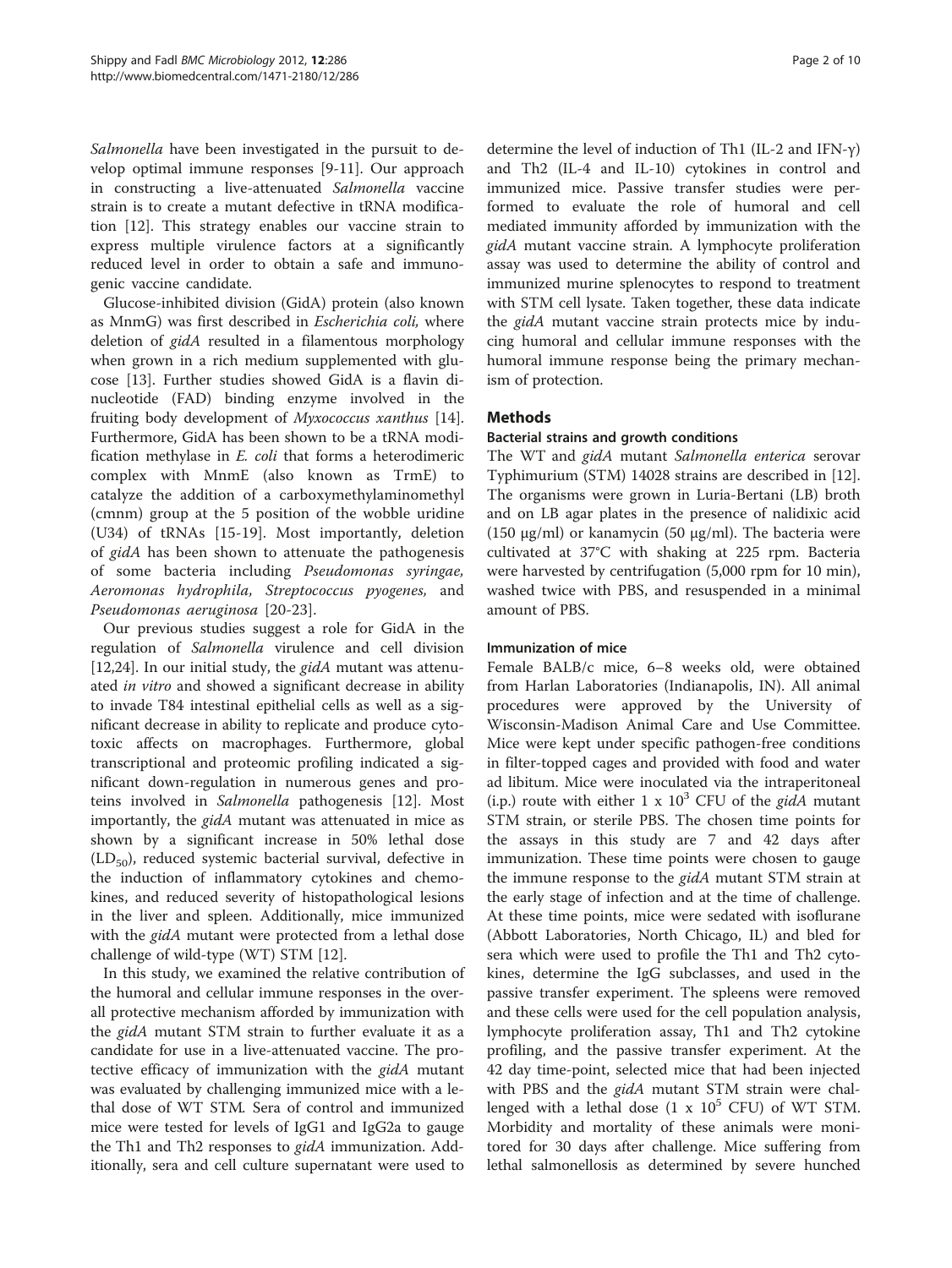posture, labored breathing, apathy, and ruffled fur were euthanized to prevent unnecessary suffering.

#### Splenic bacterial counts

The enumeration of bacteria from the spleen was performed as previously described [\[12](#page-8-0)]. Briefly, spleen samples of 0.1 g were removed from mice inoculated with sterile PBS or the gidA mutant STM strain, homogenized in 1 ml PBS, and serial dilutions of the homogenate were plated on Salmonella-Shigella (SS) and LB agar plates. The plates were incubated at 37°C for 24 hours and colonies were counted. Bacteria were enumerated by determining the CFU in duplicate, and expressed as CFU/ml.

#### Flow cytometric analysis

Spleens were removed from mice inoculated with sterile PBS or the *gidA* mutant STM strain. The spleens were homogenized in RPMI media supplemented with 2% fetal bovine serum (FBS), filtered through a 70 μm strainer, and the red blood cells were lysed with Pharm Lyse cell lysis buffer (BD Bioscience, Franklin Lakes, NJ). The spleen cells were washed twice with PBS supplemented with 2% FBS, filtered through a 70 μm strainer, and counted on a hemocytometer. Approximately  $1 \times 10^6$  cells were placed in each tube, and incubated with mouse CD16/CD32 monoclonal antibodies (0.25 μg/100 μl) (BD Bioscience) for 15 min at room temperature to block antibody binding to mouse Fc-γ receptors. The cells were washed twice with PBS supplemented with 2% FBS and incubated with either anti-CD4 antibody conjugated to PE-Cy5 (0.20 μg/100 μl) or anti-CD8 antibody conjugated to PE-Cy7 (0.30 μg/100 μl) and anti-CD44 antibody conjugated to fluorescein isothiocyanate (FITC) (0.20 μg/100 μl) and anti-CD62L antibody conjugated to phycoerythrin (PE) (0.10 μg/ 100 μl). After incubation, the cells were washed once with PBS supplemented with 2% FBS and fixed with 1% formaldehyde. Analysis was performed at the University of Wisconsin-Madison Carbone Cancer Center Flow Cytometry Laboratory using a LSRII flow cytometer and FlowJo software (Tree Star Inc., Ashland, OR).

# ELISA

Initially, a whole-cell Salmonella enzyme-linked immunosorbent assay (ELISA) was performed as previously described [\[25\]](#page-8-0). The purpose of this experiment is to assay the serum antibody specific for our *gidA* mutant STM strain. Serum IgG1 and IgG2a from mice inoculated with sterile PBS or the *gidA* mutant STM strain was measured 7 and 42 days post-immunization by ELISA as previously described [\[10](#page-8-0)]. High-binding flatbottom ELISA plates (Thermo Fisher Scientific, Rochester, NY) were coated with 1 μg/ml of capture antibody

(anti-IgG1 or anti-IgG2a) (Bethyl Laboratories Inc., Montgomery, TX) diluted in 0.05 M carbonate/bicarbonate buffer (pH 9.6) for 1 hour at room temperature. The wells of the microtiter plate were washed five times with washing buffer (50 mM Tris, 0.14 M NaCl, and 0.05% Tween 20) and blocked with blocking buffer (50 mM Tris, 0.14 M NaCl, and 1% bovine serum albumin [BSA]) overnight at 4°C. After washing, sera from both groups of mice were diluted in sample buffer (50 mM Tris, 0.14 M NaCl, 1% BSA, and 0.05% Tween 20) and the Mouse Reference Serum (Bethyl Laboratories Inc.) was diluted two-fold starting at a concentration of 1000 ng/ml and used for plotting the standard curve. After one hour incubation at room temperature, the plates were washed five times with washing buffer, and incubated for an additional hour at room temperature after the addition of a 1:250,000 dilution of horseradish peroxidase (HRP)-conjugated goat anti-mouse IgG (Bethyl Inc.) to the wells of the microtiter plate. After washing five times, 3, 3', 5, 5' tetramethylbenzidine (TMB) substrate was added to visualize antigen-antibody reactions. The reaction was stopped with 0.18 M  $H_2SO_4$ , and the optical density was measured at 450 nm.

# Lymphocyte proliferation assay

The lymphocyte proliferation assay was performed using the described method [[26\]](#page-8-0). Splenocytes harvested on day 7 and 42 post-immunization were used in the lymphocyte proliferation assay. After harvesting, live splenocytes were determined by the trypan blue exclusion technique and counting with a hemocytometer. Cells from both groups of mice were plated in a 96-well U-bottom microtiter plate (Corning Inc., Corning, NY) at a cell density of 2 x  $10^5$  cells/well. The cells were treated with STM cell lysate (1 μg/ml) and incubated at 37°C with 5%  $CO<sub>2</sub>$  for 48 hours. The STM cell lysate was created from a WT STM 14028 culture that was grown to an optical density  $(O.D.)_{600}$  of 1.0, washed twice with PBS, lysed by sonication, and quantitated using a Bradford Assay. The percentage of cell survival was determined using the CytoTox-Glo Cytotoxicity Assay (Promega, Madison, WI). Quantification of viable cells was determined by the formula: Signal from Viable Cells = Total Cytotoxicity Signal – Initial Cytotoxicity Signal.

# Cytokine profiling

The cytokine profiling was performed using a commercially based multiplex assay as described [\[12](#page-8-0)]. Th1 (IL-2 and IFN- $\gamma$ ) and Th2 (IL-4 and IL-10) cytokine levels were determined from mouse sera at day 7 and 42 using a multiplex assay (Quansys Biosciences, Logan, UT). Cytokine production from splenocytes at day 7 and 42 was measured by plating splenocytes from both groups of mice in a microtiter plate at a cell density of  $2 \times 10^5$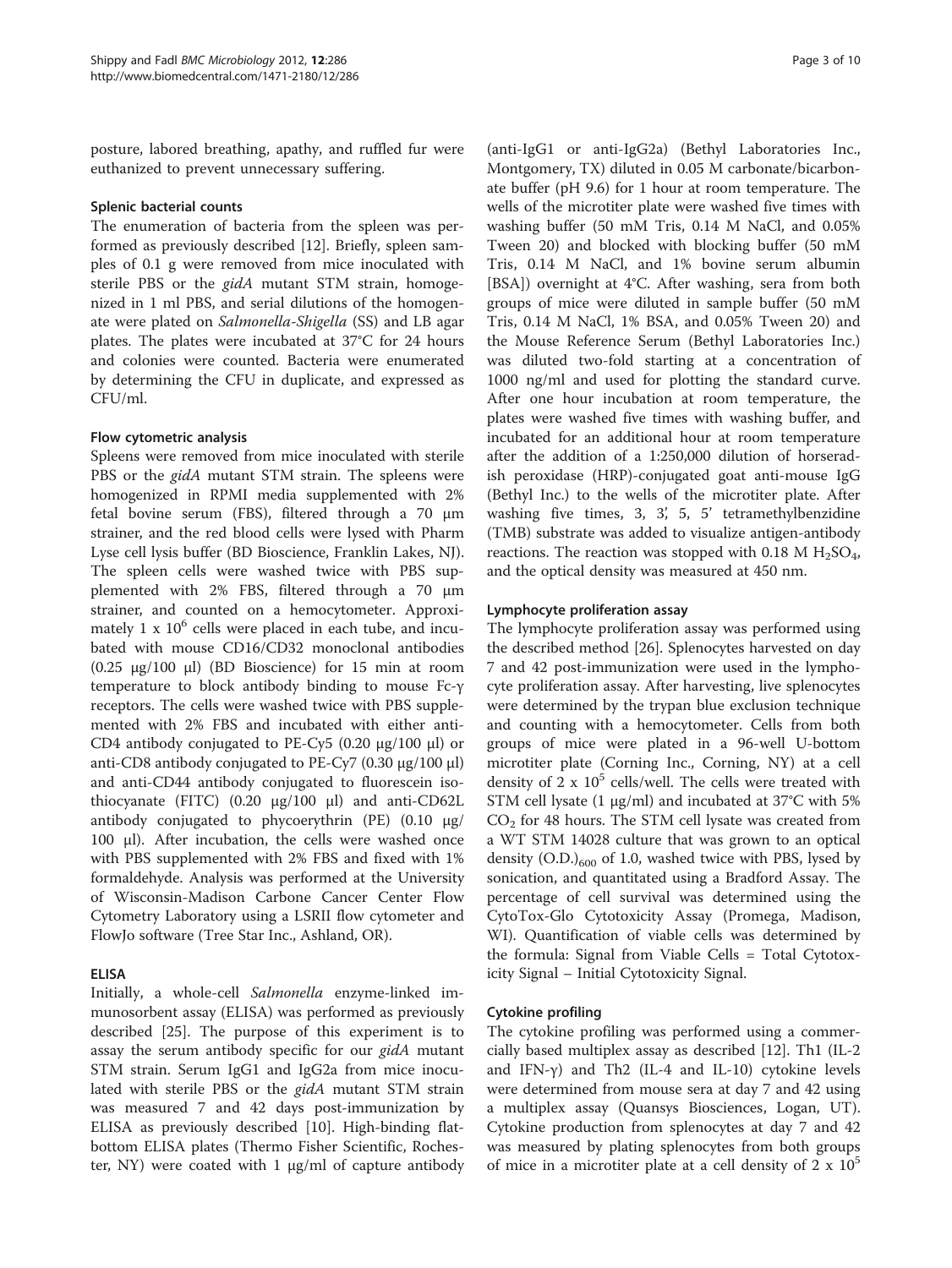cells/well. The cells were treated with STM cell lysate (1 μg/ml) and incubated at 37°C with 5%  $CO_2$  for 48 hours. The levels of Th1 and Th2 cytokines in the culture supernatant were determined using a multiplex assay (Quansys Biosciences).

#### Passive transfer of cells and sera

Mice were bled for sera and splenocytes were harvested on day 42 post-immunization. Fifteen naïve mice were used with the mice being divided into three groups with five mice per group. Each group was inoculated via retro-orbital injection [[27\]](#page-8-0) with either 100 μl sterile PBS, 100 μl of sera from non-infected mice, or 100 μl of sera from mice immunized with the gidA mutant STM strain [[28\]](#page-8-0). Another fifteen naïve mice were divided into three groups of five and each group was inoculated via retroorbital injection [\[27](#page-8-0)] with 100 μl sterile PBS, 100 μl of splenocytes  $(1 \times 10^7 \text{ cells}/100 \text{ µ})$  from non-infected mice, or 100 μl of splenocytes  $(1 \times 10^{7} \text{ cells}/100 \text{ µl})$  from mice immunized with the gidA mutant STM strain [\[28](#page-8-0)]. All groups were challenged by i.p. injection 24 hours later with a lethal dose  $(1 \times 10^5 \text{ CFU})$  of WT STM. Morbidity and mortality of these animals were monitored for 30 days after challenge. Mice suffering from lethal salmonellosis as determined by severe hunched posture, labored breathing, apathy, and ruffled fur were euthanized to prevent unnecessary suffering.

#### Statistical analysis

Wherever appropriate, the data were analyzed using GraphPad Prism 5 software (GraphPad Software, San Diego, CA) and a Student's t test. P values of  $\leq 0.05$  were considered significant, and data were expressed as arithmetic means with standard deviations. Animal mortality was analyzed using the Kaplan-Meier survival analysis with the log-rank (Mantel-Cox) significance test.

#### Results

#### Protective efficacy of the gidA mutant STM strain

To examine the protection provided by GidA immunization, six BALB/c mice were i.p. injected with sterile PBS while another six mice were injected with  $1 \times 10^3$ CFU of the gidA mutant STM strain. AT 42 days postimmunization, all twelve mice were challenged with a lethal dose  $(1 \times 10^5 \text{ CFU})$  of WT STM. All of the control mice challenged with the WT STM strain died within four days of challenge. Meanwhile, all of the mice immunized with the gidA mutant STM strain survived the lethal dose challenge of WT STM. Furthermore, none of the mice immunized with the gidA mutant STM strain showed any lack of mobility, hunched posture, or ruffled fur associated with septic shock (Figure 1).



#### Splenic bacterial counts after immunization

We previously reported the level of bacteria recovered from spleens of mice inoculated with the gidA mutant STM strain was significantly less than that recovered from spleens of mice inoculated with the WT STM strain [\[12\]](#page-8-0). In this study, the *in vivo* stability of the gidA mutant STM strain was determined by examining its ability to colonize the spleen at Day 7 and at the time of challenge (Day 42). The number of viable bacteria recovered from mice immunized with the gidA mutant STM strain was 4.0 logs on day 7 post-immunization. At day 42 post-immunization, viable bacteria were still recovered from the spleen at 0.9 logs (Figure 2). The long persistence of the bacteria in mouse splenic tissues could

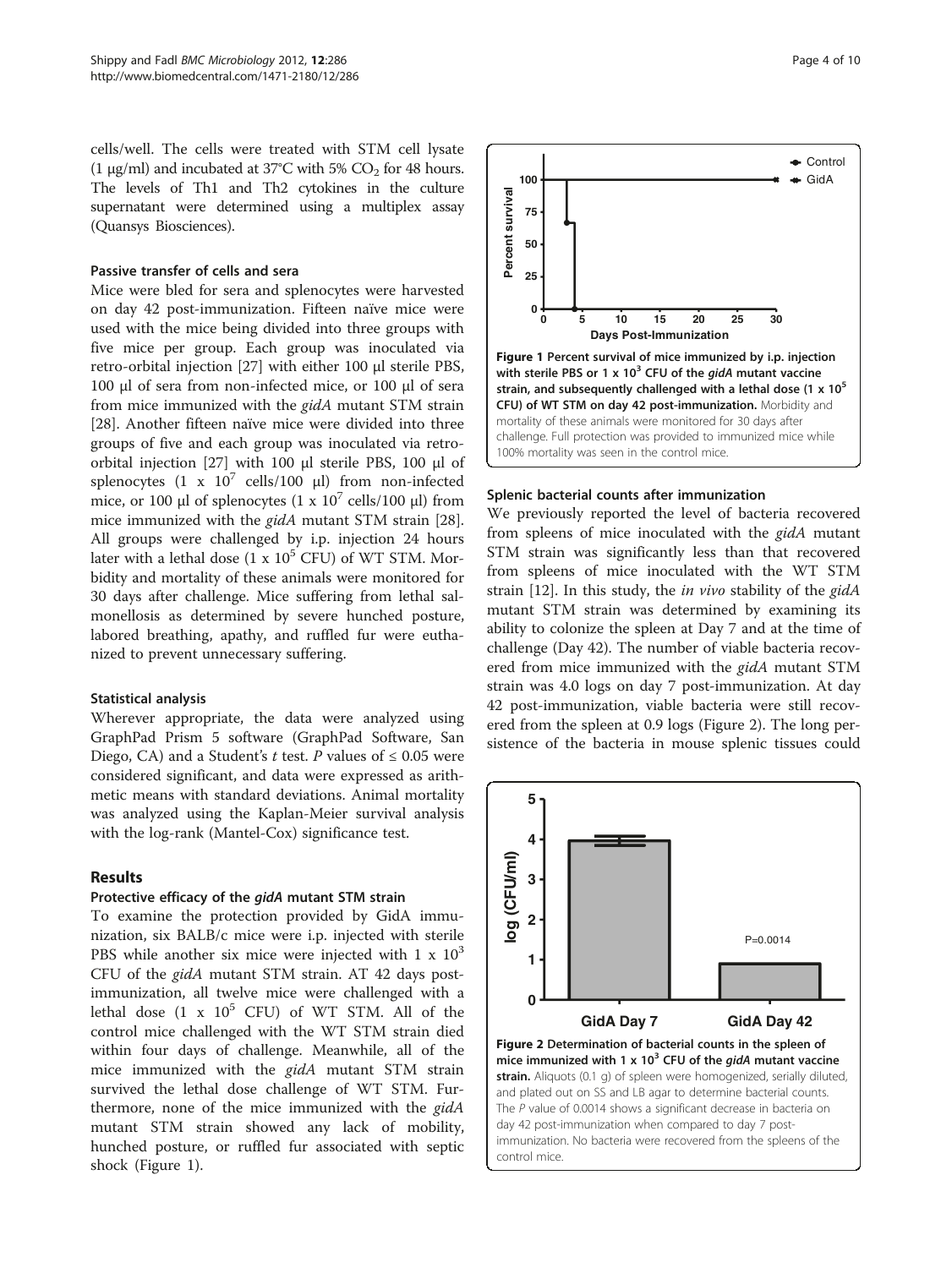enable sustained immune response activities in mice immunized with the gidA mutant STM strain. As shown by the histopathological grading in our initial GidA study, the colonization of the gidA mutant STM strain only caused mild necrosis with moderate infiltration of inflammatory cells in the spleen with little to no induction of proinflammatory cytokines and chemokines [\[12](#page-8-0)].

# T cell analysis in mice immunized with the gidA mutant STM strain

To determine whether T cells were activated in BALB/c mice immunized with 1 x  $10^3$  CFU of the *gidA* mutant STM strain, isolated splenocytes from control and immunized mice were harvested at day 7 and 42 postimmunization. Splenocytes from both groups of mice were stained with antibodies against CD4 or CD8 in combination with anti-CD44 and anti-CD62L antibodies. These markers are used to distinguish naïve from acti-vated or memory T cells [[29\]](#page-8-0). The level of  $CD4^+$  cells were higher in the immunized mice (21.3%) when compared to the control mice (16.1%) on day 7 and again on day 42 (28.1 and 23.5%, respectively). There was no difference in the  $CD8<sup>+</sup>$  populations between the control and immunized mice on day 7 and 42. Furthermore, on day 7 and 42 post-immunization, there was no significant difference between the control and gidA mutant immunized mice in the percentage of CD44<sup>+</sup> and CD62L+ in both CD4<sup>+</sup> and CD8<sup>+</sup> T cells (data not shown).

# Serum IgG levels in mice after immunization

The Salmonella whole cell ELISA displayed a high-level of Salmonella specific antibody. In order to further characterize the immune response elicited after immunization with the *gidA* mutant STM strain, the sera of control and immunized mice were examined for the production of IgG2a and IgG1 antibodies as markers of Th1 and Th2 subsets, respectively. These findings indicate a significant increase in both IgG2a  $[P=0.0317]$ and  $P= 0.0179$  for GidA day 7 and 42, respectively, compared to the control] and IgG1 [P=0.0051 and  $P = 0.0007$  in the sera of mice immunized with the gidA mutant STM strain with the highest levels being assayed on day 42 post-immunization. Furthermore, the IgG1 response, indicative of Th2, was higher in the immunized mice than the IgG2a response level in the immunized mice (Figure 3).

#### Lymphocyte proliferation assay

Splenocytes harvested from control mice and mice immunized with the gidA mutant strain were used to examine the cellular immune response against treatment with STM cell lysate. At day 7 post-immunization, the splenocytes from the immunized mice displayed a



significant proliferative response (932,590) [P=0.0113] compared to the splenocytes from the control mice (365,910). Once again, at 42 days post-immunization, the splenocytes from the immunized mice showed a significantly higher proliferative response (411,177) [P=0.0282] than the splenocytes from control mice (81,574) when treated with STM cell lysate. In contrast, splenocytes from non-immunized control mice showed little proliferation in response to treatment with the STM cell lysate (Figure [4](#page-5-0)).

#### Cytokine analysis

Sera and splenocyte cell culture supernatants were examined for both Th1 (IL-2 and IFN-γ) and Th2 cytokines (IL-4 and IL-10). The sera of mice immunized with the gidA mutant STM strain showed no difference from that of the control sera in the level of cytokine induction on days 7 and 42 post-immunization (data not shown). These data confirm the findings in our initial GidA study which showed a marked reduction in the levels of all of the major cytokines when compared to sera of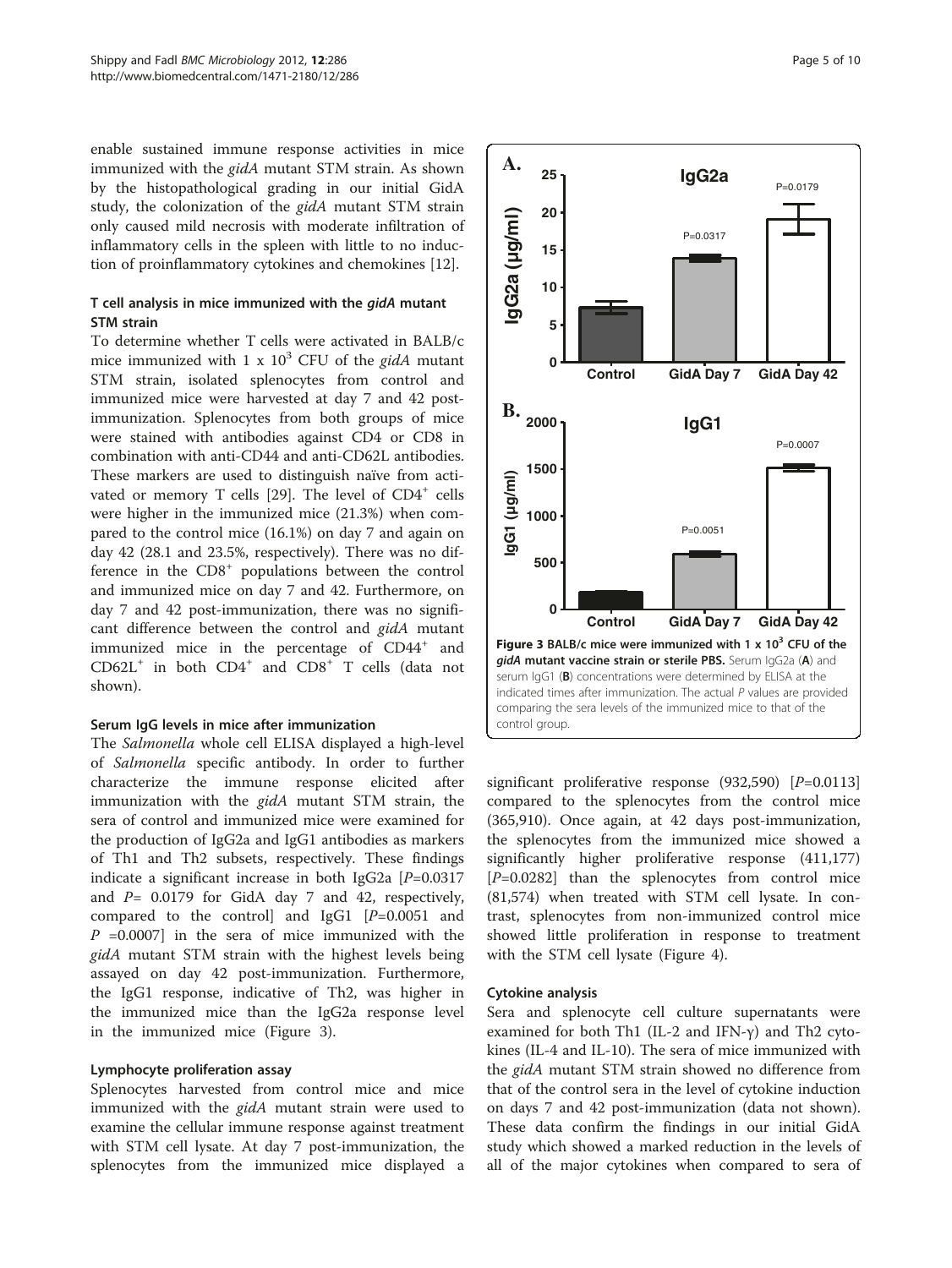<span id="page-5-0"></span>

mice infected with the WT STM strain [[12\]](#page-8-0). In the cell culture supernatant, the induction of Th1 and Th2 cytokines were significantly increased when GidA splenocytes were induced with STM cell lysate. Meanwhile, there was little to no cytokine induction in the cell culture supernatant when splenocytes from control mice were treated with the STM cell lysate. Furthermore, there was no IL-4 induction in either the control or GidA groups at days 7 and 42 (data not shown). On days 7 and 42 post-immunization, there was no difference between the treated and untreated control groups in the level of IL-2 induction. The level of IL-2 induction, however, significantly increased in the GidA treated cells (Figure 5A)  $[P=0.0007$  and  $P < 0.0001$ ]. The level of IFN-γ displayed a slight increase in the control treated cells (11.8 pg/ml) over the untreated control cells (0.3 pg/ml) on day 7, but showed no difference on day 42. In contrast, the GidA treated cells showed a marked increase in IFN-γ induction (1388.4 and 108.2 pg/ml)  $[P \sim 0.0001]$  and  $P=0.0001]$  compared to the untreated GidA cells (0.3 and 0.3 pg/ml) on days 7 and 42, respectively (Figure 5B). The levels of IL-10 were similar between the control groups on day 7, but the level of IL-10 induction in the GidA treated cells were significantly higher than that of the GidA untreated cells  $[P=0.0001]$ . On day 42, there was no difference in IL-10 induction in either the control or GidA group (Figure 5C). Together, these results indicate that immunization with the gidA mutant STM strain elicited a mixed Th1 and Th2 response when treated with STM cell lysate.

#### Protective efficacy of cells and sera

A passive-immunization study was performed in order to evaluate the roles of antibody and cell mediated immunity provided by immunization of mice with the gidA mutant STM strain. Spleen lymphocytes  $(1 \times 10^7 \text{ cells})$ 



100 μl) or 100 μl of pooled sera taken from immunized mice or controls was administered by retro-orbital injection into groups of five naïve mice. Another group of five naïve mice was injected with sterile PBS to serve as an additional control. Approximately 24 hours later, all mice were challenged with a lethal dose  $(1 \times 10^5 \text{ CFU})$ of the WT STM strain. All of the mice receiving control sera, control cells, or sterile PBS died within four days of being challenged by the WT STM strain. The sera transferred from the *gidA* mutant immunized mice protected three of the five naïve mice from challenge. Furthermore, the two mice in this group that died showed a delay in death (7 and 8 days following challenge) when compared to the control serum and PBS control groups (Figure [6](#page-6-0)A). The cells transferred from the gidA mutant immunized mice protected two of the five naïve mice from challenge. The three mice that died from this group died in the same time period as mice receiving control cells and PBS (Figure [6](#page-6-0)B). From these data both parts of the immune response are somewhat protective,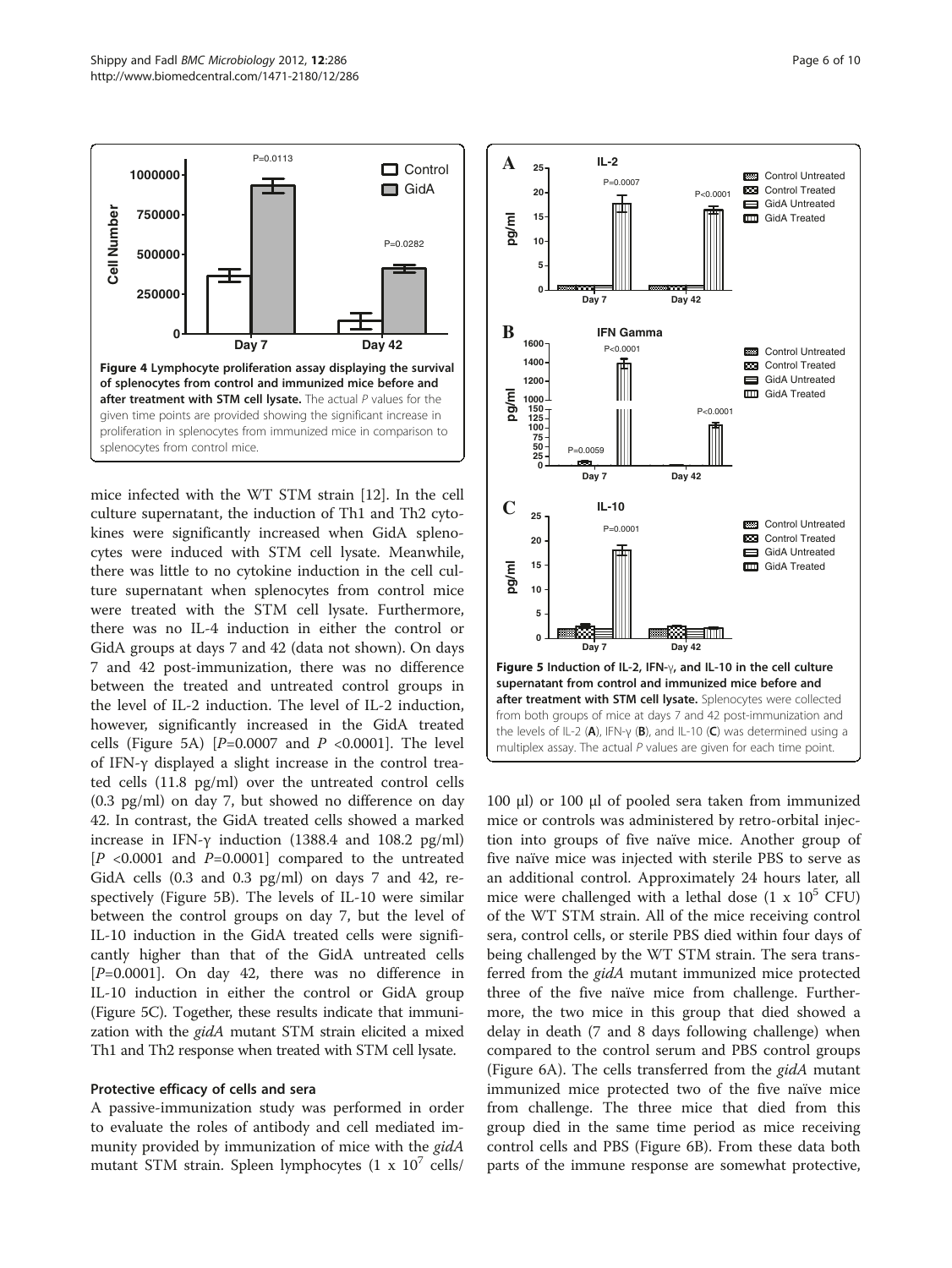<span id="page-6-0"></span>

but antibody mediated immunity appears to be the more crucial of the two in protecting mice from WT STM.

# **Discussion**

In this study, for the first time, the mechanism of protection provided by immunization with the gidA mutant STM strain was characterized. GidA was originally thought to be involved in cell division due to the filamentous morphology observed when the cells were grown in rich medium supplemented with glucose [\[13](#page-8-0)]. More recent studies done in E. coli have shown GidA modulates several bacterial factors by a post-transcriptional mechanism to modify tRNA by the addition of a cmnm group at the 5 position of the wobble uridine (U34) of tRNAs [\[15-19](#page-8-0),[30,31](#page-8-0)]. It has been proposed that tRNA modification can serve as a regulatory mechanism to modulate gene expression[[32](#page-8-0)]. Furthermore, it has been suggested that secreted proteins are particularly vulnerable to U34 hypomodification, and many codons in bacteria require proper U34 modification for efficient decoding [[33\]](#page-8-0). Studies will need to be conducted in Salmonella to see if GidA modifies tRNA in the same fashion as in E. coli. Such studies are currently underway in this laboratory.

Immunization of mice with the gidA STM mutant strain provided full protection from a lethal dose challenge of WT STM. All of the immunized mice survived a lethal dose challenge, while all the naïve mice died within 4 days of challenge. Furthermore, none of the immunized mice displayed any visual signs of illness or septic shock associated with Salmonella infection. We chose to challenge the immunized mice with a WT STM dose of  $1 \times 10^5$  CFU which is highly lethal. In our initial GidA study, this dose was approximately 1000 times higher than the  $LD_{50}$  of the WT STM strain [[12\]](#page-8-0). We chose such a high challenge dose because we feel it is more reflective of the amount of Salmonella animals are exposed to in the environment.

Antibody responses are known to contribute to Sal*monella* immunity [[34-](#page-8-0)[36\]](#page-9-0). It has been proposed that antibodies made by IgM memory B cells are the firstline defense mechanism against all infections and these antibodies are the only defense against T cellindependent antigens [[37](#page-9-0)]. Studies in B cell deficient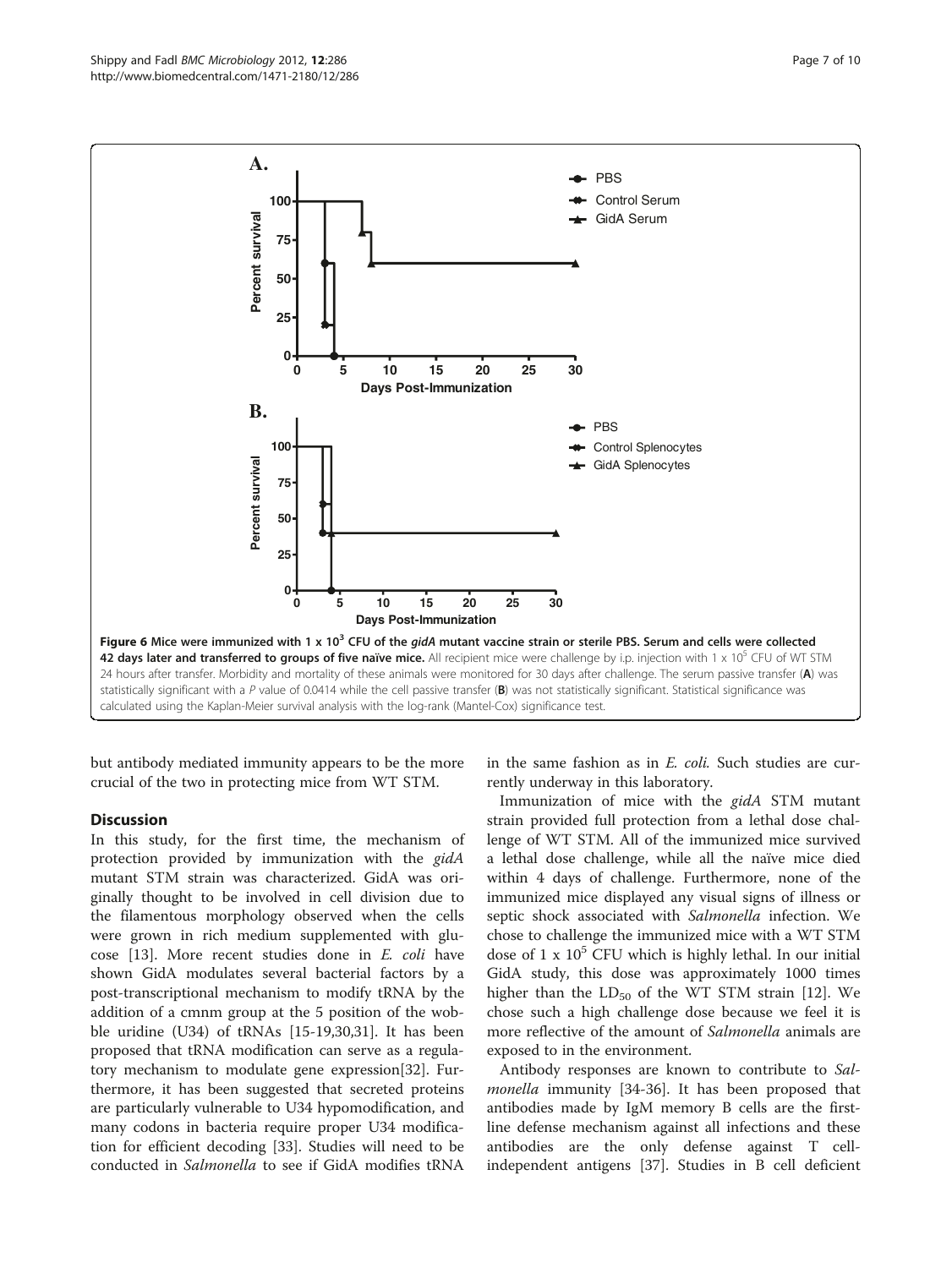mice have shown that B cells are required for efficient protection from both primary and secondary Salmonella infection [[36\]](#page-9-0). Our data indicates a strong humoral response to immunization with the gidA mutant STM strain. The Th2 marker, IgG1, showed a marked increase in sera of mice immunized with the gidA mutant STM strain. Naïve mice receiving sera from immunized mice were more protected than naïve mice receiving a passive transfer of cells from immunized mice. Further, the level of the Th2 cytokine IL-10 showed a significant increase in induction when splenocytes from immunized mice were treated with STM cell lysate. The strong Th2 response, however, was not accompanied by an increase in IL-4 induction. IL-4, along with IL-10, induces differentiation of uncommitted T cells toward a Th2 phenotype [[38,39\]](#page-9-0). One possible explanation for this could be reasoned from the study by Okahashi et al. In their study, IL-4 knockout mice which were unable to generate classical Th2-type responses were still capable of producing significant antibody responses to inoculation with Salmonella [\[40](#page-9-0)].

Since Salmonella is a facultative intracellular pathogen, cellular immune responses are considered to be a crucial component of protective immunity. Protective cellular mediated immunity is mediated by CD4<sup>+</sup> cells which results in the activation of macrophages and delayedtype hypersensitivity responses. Numerous gene target studies have shown the importance of CD4<sup>+</sup> activation in resistance to Salmonella infection [\[41,42](#page-9-0)]. Our data indicates a cellular immune response in mice immunized with the *gidA* mutant STM strain. Although the flow cytometric analysis showed no induction of memory T cells, or difference in CD8<sup>+</sup> cells, it shows an increase in  $CD4<sup>+</sup>$  population in the immunized mice at both day 7 and 42 post-immunization. It has been shown that CD4<sup>+</sup> cells are more important than  $CDS<sup>+</sup>$  in resistance to Salmonella infection [\[43,44\]](#page-9-0). The passive transfer of cells to naïve mice from immunized mice did not confer full protection, and was not as significant as the serum passive transfer, but there was enough cell mediated immunity activated to protect a portion of the mice from a lethal dose challenge. Furthermore, splenocytes from immunized mice proliferated at a much higher rate than splenocytes from control mice when treated with STM cell lysate. The IgG1 induction was significantly more prominent than the induction of IgG2a, but the level of IgG2a was still significantly higher in the immunized mice than in that of the sera of the control mice. Furthermore, the induction of the Th1 cytokines, IL-2 and IFN-γ, shows a strong indication of cell mediated immunity induced by immunization. In particular, IFN-γ showed a marked increase in cell culture supernatant when splenocytes from immunized mice were treated with STM cell lysate.

The general consensus is that the ideal Salmonella vaccine should generate both humoral and cell mediated immunity. This is due to protective immunity to Salmonella in mice being attributed to a balance between humoral and cell mediated immunity with an emphasis on development of the Th1 and Th2 subsets [\[45,46\]](#page-9-0). In this study, the gidA mutant vaccine strain generated both Th1 and Th2 immunity with the Th2 immune response being the more prominent of the two. This was somewhat surprising since Salmonella is a facultative intracellular pathogen. One possible explanation for this could be found in our initial GidA study comparing the gidA mutant to the WT STM strain. The gidA mutant showed an approximate 1000-fold reduction in the ability to invade T84 intestinal epithelial cells, as well as a marked reduction in ability to cause systemic infection in mice. Additionally, transcriptional and proteomic profiling identified a significant down-regulation in numerous genes and proteins responsible for invasion. Overall, the gidA mutant vaccine strain provides full protection to mice when challenged with a highly lethal dose of WT STM. The passive transfer experiments show the importance of both humoral and cell mediated immunity in this protective mechanism. This is an initial study in which a proof of principle of protective immunity has been established suggesting a gidA mutant STM strain could be a good candidate for use in a live-attenuated Salmonella vaccine. Future studies will be conducted using oral immunization in order to establish the optimal immunization route. Once the immunization route is established, further studies will be conducted in a target host animal to determine efficacy and long-term protection. Based on our initial data, we believe a gidA mutant STM strain used in a live-attenuated vaccine could provide superior protection against highly lethal levels of Salmonella by stimulating humoral, cellular immunity and potentially mucosal immunity.

# **Conclusions**

Immunization with the gidA mutant STM strain provided full protection from a lethal dose challenge of WT STM. Sera levels of IgG2a and IgG1 were significantly higher in immunized mice when compared to sera of control mice, and the level of IgG1 showed a marked increase over IgG2a in the sera of immunized mice. Naïve mice receiving sera and cells from immunized mice were only partially protected from a lethal dose challenge of WT STM with the sera being more protective than the cells. A lymphocyte proliferation assay showed a marked response of splenocytes from immunized mice to treatment with STM cell lysate. Furthermore, the Th1 (IL-2 and IFN-γ) and Th2 (IL-10) cytokines showed a significant increase in the cell culture supernatant of splenocytes of immunized mice when treated with STM cell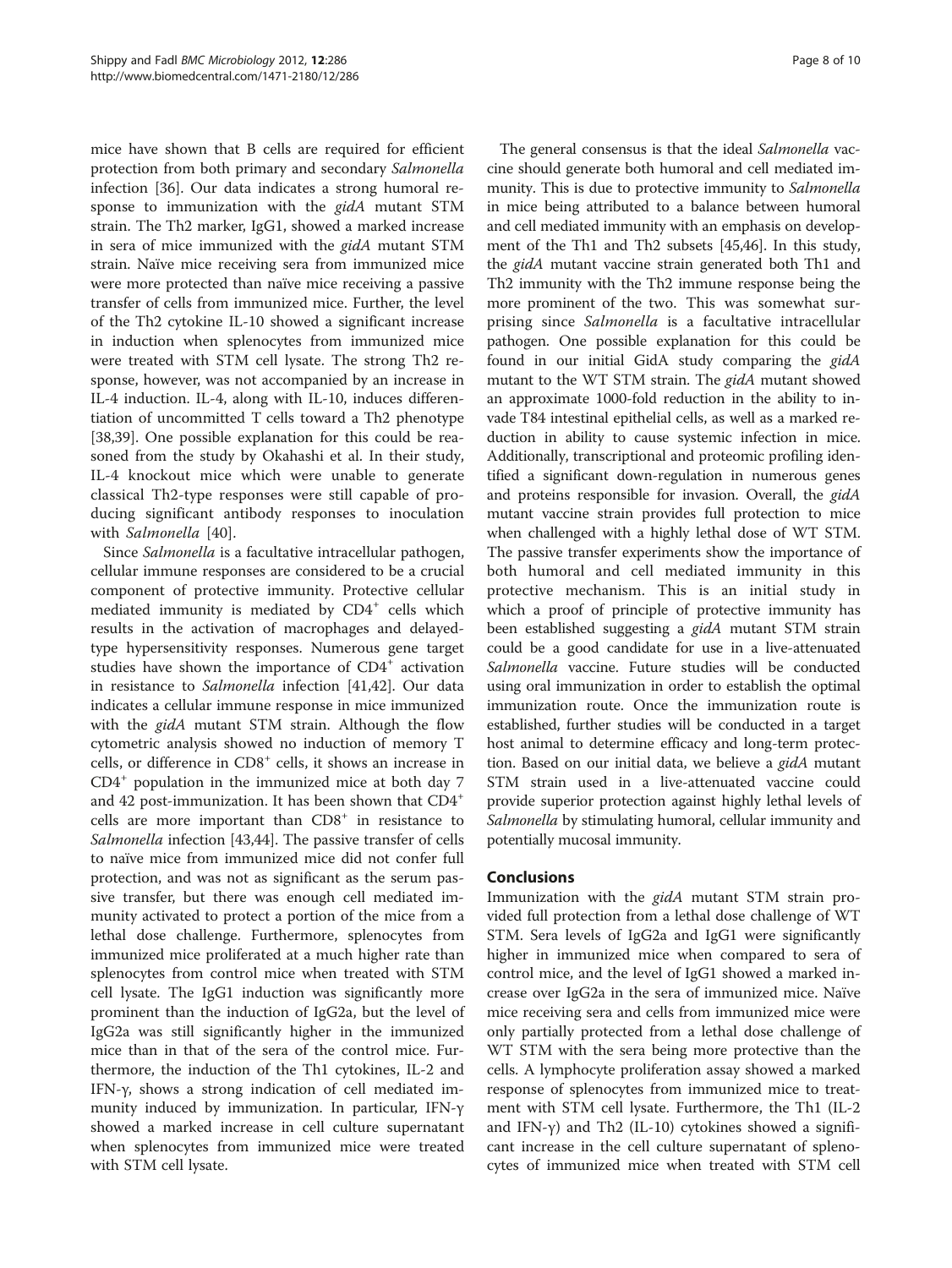<span id="page-8-0"></span>lysate. These data indicated the gidA mutant vaccine strain protects mice by inducing humoral and cellular immune responses with the humoral immune response being the primary mechanism of protection.

#### Competing interests

The authors disclose no conflicts of interest.

#### Authors' contributions

DS participated in the design of the study, carried out the experimental work, performed the statistical analysis, and drafted the manuscript. AF designed and coordinated the study, and edited the manuscript. All authors read and approved the final manuscript.

#### Acknowledgements

The authors would like to express their gratitude to Dr. Gary Splitter's research group, University of Wisconsin-Madison, for their technical assistance. The help of Dr. James Will, University of Wisconsin-Madison, in reviewing the manuscript is greatly appreciated. This work was supported by a grant from USDA Hatch Fund #WIS1380.

#### Received: 22 July 2012 Accepted: 26 November 2012 Published: 30 November 2012

#### References

- Scallan E, Hoekstra RM, Angulo FJ, Tauxe RV, Widdowson MA, Roy SL, Jones JL, Griffin PM: Foodborne illness acquired in the United States–major pathogens. Emerg Infect Dis 2011, 17(1):7–15.
- 2. Becker D, Selbach M, Rollenhagen C, Ballmaier M, Meyer TF, Mann M, Bumann D: Robust Salmonella metabolism limits possibilities for new antimicrobials. Nature 2006, 440(7082):303–307.
- 3. Gordon MA, Graham SM, Walsh AL, Wilson L, Phiri A, Molyneux E, Zijlstra EE, Heyderman RS, Hart CA, Molyneux ME: Epidemics of invasive Salmonella enterica serovar enteritidis and S. enterica Serovar typhimurium infection associated with multidrug resistance among adults and children in Malawi. Clin Infect Dis 2008, 46(7):963–969.
- 4. Kwon YM, Cox MM, Calhoun LN: Salmonella-based vaccines for infectious diseases. Expert Rev Vaccines 2007, 6(2):147-152.
- Kantele A, Arvilommi H, Kantele JM, Rintala L, Makela PH: Comparison of the human immune response to live oral, killed oral or killed parenteral Salmonella typhi TY21A vaccines. Microb Pathog 1991, 10(2):117–126.
- 6. Muotiala A, Hovi M, Makela PH: Protective immunity in mouse salmonellosis: comparison of smooth and rough live and killed vaccines. Microb Pathog 1989, 6(1):51–60.
- 7. Mastroeni P, Chabalgoity JA, Dunstan SJ, Maskell DJ, Dougan G: Salmonella: immune responses and vaccines. Vet J 2001, 161(2):132–164.
- 8. Raupach B, Kaufmann SH: Bacterial virulence, proinflammatory cytokines and host immunity: how to choose the appropriate Salmonella vaccine strain? Microbes Infect 2001, 3(14–15):1261–1269.
- Dunstan SJ, Simmons CP, Strugnell RA: Comparison of the abilities of different attenuated Salmonella typhimurium strains to elicit humoral immune responses against a heterologous antigen. Infect Immun 1998, 66(2):732–740.
- 10. Liu T, Konig R, Sha J, Agar SL, Tseng CT, Klimpel GR, Chopra AK: Immunological responses against Salmonella enterica serovar Typhimurium Braun lipoprotein and lipid A mutant strains in Swiss-Webster mice: potential use as live-attenuated vaccines. Microb Pathog 2008, 44(3):224–237.
- 11. Matsuda K, Chaudhari AA, Lee JH: Evaluation of safety and protection efficacy on cpxR and lon deleted mutant of Salmonella Gallinarum as a live vaccine candidate for fowl typhoid. Vaccine 2011, 29(4):668–674.
- 12. Shippy DC, Eakley NM, Bochsler PN, Chopra AK, Fadl AA: Biological and virulence characteristics of Salmonella enterica serovar Typhimurium following deletion of glucose-inhibited division (gidA) gene. Microb Pathog 2011, 50(6):303-313.
- 13. von Meyenburg K, Jorgensen BB, Nielsen J, Hansen FG: Promoters of the atp operon coding for the membrane-bound ATP synthase of Escherichia coli mapped by Tn10 insertion mutations. Mol Gen Genet 1982, 188(2):240–248.
- 14. White DJ, Merod R, Thomasson B, Hartzell PL: GidA is an FAD-binding protein involved in development of Myxococcus xanthus. Mol Microbiol 2001, 42(2):503–517.
- 15. Elseviers D, Petrullo LA, Gallagher PJ: Novel Ecoli mutants deficient in biosynthesis of 5-methylaminomethyl-2-thiouridine. Nucleic Acids Res 1984, 12(8):3521–3534.
- 16. Bregeon D, Colot V, Radman M, Taddei F: Translational misreading: a tRNA modification counteracts a +2 ribosomal frameshift. Genes Dev 2001, 15(17):2295–2306.
- 17. Meyer S, Wittinghofer A, Versees W: G-domain dimerization orchestrates the tRNA wobble modification reaction in the MnmE/GidA complex. J Mol Biol 2009, 392(4):910–922.
- 18. Yim L, Moukadiri I, Bjork GR, Armengod ME: Further insights into the tRNA modification process controlled by proteins MnmE and GidA of Escherichia coli. Nucleic Acids Res 2006, 34(20):5892–5905.
- 19. Moukadiri I, Prado S, Piera J, Velazquez-Campoy A, Bjork GR, Armengod ME: Evolutionarily conserved proteins MnmE and GidA catalyze the formation of two methyluridine derivatives at tRNA wobble positions. Nucleic Acids Res 2009, 37(21):7177–7193.
- 20. Sha J, Kozlova EV, Fadl AA, Olano JP, Houston CW, Peterson JW, Chopra AK: Molecular characterization of a glucose-inhibited division gene, gidA, that regulates cytotoxic enterotoxin of Aeromonas hydrophila. Infect Immun 2004, 72(2):1084–1095.
- 21. Cho KH, Caparon MG: tRNA modification by GidA/MnmE is necessary for Streptococcus pyogenes virulence: a new strategy to make live attenuated strains. Infect Immun 2008, 76(7):3176–3186.
- 22. Gupta R, Gobble TR, Schuster M: GidA posttranscriptionally regulates rhl quorum sensing in Pseudomonas aeruginosa. J Bacteriol 2009, 191(18):5785–5792.
- 23. Kinscherf TG, Willis DK: Global regulation by gidA in Pseudomonas syringae. J Bacteriol 2002, 184(8):2281–2286.
- 24. Shippy DC, Heintz JA, Albrecht RM, Eakley NM, Chopra AK, Fadl AA: Deletion of glucose-inhibited division (gidA) gene alters the morphological and replication characteristics of Salmonella enterica Serovar typhimurium. Arch Microbiol 2012, 194(6):405–412.
- 25. Padhye NV, Doyle MP: Production and characterization of a monoclonal antibody specific for enterohemorrhagic Escherichia coli of serotypes O157:H7 and O26:H11. J Clin Microbiol 1991, 29(1):99–103.
- 26. Niles AL, Moravec RA, Eric Hesselberth P, Scurria MA, Daily WJ, Riss TL: A homogeneous assay to measure live and dead cells in the same sample by detecting different protease markers. Anal Biochem 2007, 366(2):197–206.
- 27. John B, Harris TH, Tait ED, Wilson EH, Gregg B, Ng LG, Mrass P, Roos DS, Dzierszinski F, Weninger W, et al: Dynamic Imaging of CD8(+) T cells and dendritic cells during infection with Toxoplasma gondii. PLoS Pathog 2009, 5(7):e1000505.
- 28. Li Y, Wang S, Scarpellini G, Gunn B, Xin W, Wanda SY, Roland KL, Curtiss R 3rd: Evaluation of new generation Salmonella enterica serovar Typhimurium vaccines with regulated delayed attenuation to induce immune responses against PspA. Proc Natl Acad Sci USA 2009, 106(2):593–598.
- 29. Sprent J: Immunological memory. Curr Opin Immunol 1997, 9(3):371-379.
- 30. Shi R, Villarroya M, Ruiz-Partida R, Li Y, Proteau A, Prado S, Moukadiri I, Benitez-Paez A, Lomas R, Wagner J, et al: Structure-function analysis of Escherichia coli MnmG (GidA), a highly conserved tRNA-modifying enzyme. J Bacteriol 2009, 191(24):7614–7619.
- 31. Bohme S, Meyer S, Kruger A, Steinhoff HJ, Wittinghofer A, Klare JP: Stabilization of G domain conformations in the tRNA-modifying MnmE-GidA complex observed with double electron electron resonance spectroscopy. J Biol Chem 2010, 285(22):16991–17000.
- 32. Persson BC: Modification of tRNA as a regulatory device. Mol Microbiol 1993, 8(6):1011–1016.
- 33. Nielsen H, Engelbrecht J, Brunak S, von Heijne G: Identification of prokaryotic and eukaryotic signal peptides and prediction of their cleavage sites. Protein Eng 1997, 10(1):1–6.
- 34. Mastroeni P, Simmons C, Fowler R, Hormaeche CE, Dougan G: Igh-6(−/−) (B-cell-deficient) mice fail to mount solid acquired resistance to oral challenge with virulent Salmonella enterica serovar typhimurium and show impaired Th1 T-cell responses to Salmonella antigens. Infect Immun 2000, 68(1):46–53.